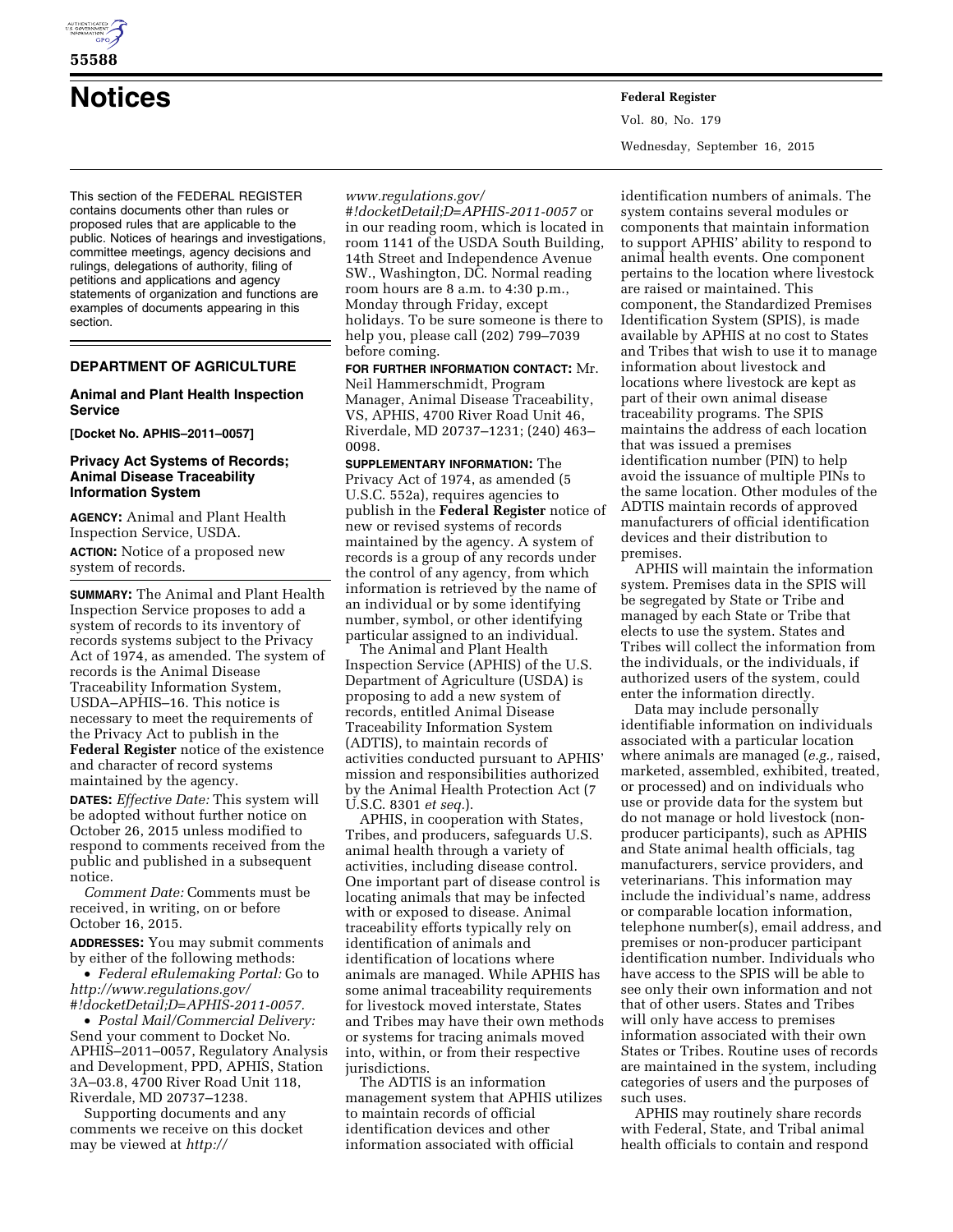to a foreign animal disease event, bioterrorism, or other animal health event. APHIS may also share records with Federal and State animal health officials within the system to obtain feedback regarding the ADTIS and emergency preparedness guidelines, to educate and involve them in program development, program requirements, and standards of conduct, and to validate information. Other routine uses of records include releases to appropriate agencies for investigations pertaining to violations of law or related to litigation. A complete listing of the routine uses of records maintained in this system is included in the document published with this notice.

#### **Report on a New System of Records**

A report on the new system of records, required by 5 U.S.C. 552a(r), as implemented by Office of Management and Budget Circular A–130, was sent to the Chairman, Committee on Homeland Security and Governmental Affairs, United States Senate; the Chairman, Committee on Oversight and Government Reform, House of Representatives; and the Administrator, Office of Information and Regulatory Affairs, Office of Management and Budget.

Done in Washington, DC, this 31st day of August 2015.

## **Kevin Shea,**

*Administrator, Animal and Plant Health Inspection Service.* 

#### **System name:**

Animal Disease Traceability Information System (ADTIS), USDA– APHIS–16.

## **SECURITY CLASSIFICATION:**

None.

#### **SYSTEM LOCATION:**

All components of the ADTIS are hosted and operated at two U.S. Department of Agriculture (USDA) Enterprise Data Centers, the National Information Technology Centers in Kansas City, MO, and Beltsville, MD.

#### **CATEGORIES OF INDIVIDUALS COVERED BY THE SYSTEM:**

Individuals who are the contact persons for locations where animals are managed (*i.e.,* raised, marketed, assembled, exhibited, treated, processed, etc.) and other individuals who use or provide data for the system but do not manage or hold livestock (non-producer participants), such as APHIS and State animal health officials, tag manufacturers, service providers, and veterinarians.

#### **CATEGORIES OF RECORDS IN THE SYSTEM:**

Records may include some or all of the following information: Name; street address of premises or business, including city, State, and postal code; latitude/longitude coordinates or global positioning system coordinates of the premises; telephone number(s); email address; type of operation (*e.g.,*  production, market, exhibition, or slaughter plant); premises identification numbers; non-producer participant numbers; and business internet address.

#### **AUTHORITY FOR MAINTENANCE OF THE SYSTEM:**

The authority for maintenance of this system is the Animal Health Protection Act (7 U.S.C. 8301 *et seq.*).

# **PURPOSE(S):**

The ADTIS is an information management system that the Animal and Plant Health Inspection Service (APHIS) utilizes to maintain records of official identification devices and other events associated with official identification numbers of animals. The premises identification component is made available at no cost to States and Tribes that wish to use it to manage information about locations where livestock are managed as part of their own animal disease traceability programs. States and Tribes will collect the information from the individuals, or the individuals, if authorized users of the system, may enter the information directly. States and Tribes will only have access to premises information associated with their States or Tribes.

#### **ROUTINE USES OF RECORDS MAINTAINED IN THE SYSTEM, INCLUDING CATEGORIES OF USERS AND THE PURPOSES OF SUCH USES:**

In addition to those disclosures generally permitted under 5 U.S.C. 552a(b) of the Privacy Act, records maintained in the system may be disclosed outside USDA as follows:

(1) As authorized by 7 U.S.C. 8791 and any amendments thereto, to Federal, State, local, and Tribal government animal health officials and to veterinarians accredited by APHIS to perform work for the agency;

(2) To the extent that disclosure will not violate 7 U.S.C. 8791 and any amendments thereto, to appropriate agencies, entities, and persons when the agency suspects or has confirmed that the security or confidentiality of information in the system of records has been compromised; the agency has determined that as a result of the suspected or confirmed compromise, there is a risk of harm to economic or property interests, a risk of identity theft or fraud, or a risk of harm to the security of integrity of this system or other

systems or programs (whether maintained by the agency or another agency or entity) that rely upon the compromised information; and the disclosure made to such agencies, entities, and persons is reasonably necessary to assist in connection with the agency's efforts to respond to the suspect, or confirmed, compromise and prevent, minimize, or remedy such harm;

(3) To the appropriate agency, whether Federal, State, local, Tribal, or foreign, charged with responsibility of investigating or prosecuting a violation of law or of enforcing, implementing, or complying with a statute, rule, regulation, or order issued pursuant thereto, of any record within this system when information available indicates a violation or potential violation of law, whether civil, criminal, or regulatory in nature, and either arising by general statute or particular program statute, or by rule, regulation, or court order issued pursuant thereto;

(4) To the Department of Justice when the agency, or any component thereof, or any employee of the agency in his or her official capacity, or any employee of the agency in his or her individual capacity where the Department of Justice has agreed to represent the employee, or the United States, in litigation, where the agency determines that litigation is likely to affect the agency or any of its components, is a party to litigation or has an interest in such litigation, and the use of such records by the Department of Justice is deemed by the agency to be relevant and necessary to the litigation; provided, however, that in each case, the agency determines that disclosure of the records to the Department of Justice is a use of the information contained in the records that is compatible with the purpose for which the records were collected;

(5) For use in a proceeding before a court or adjudicative body before which the agency is authorized to appear, when the agency, or any component thereof, or any employee of the agency in his or her official capacity, or any employee of the agency in his or her individual capacity where the agency has agreed to represent the employee, or the United States, where the agency determines that litigation is likely to affect the agency or any of its components, is a party to litigation or has an interest in such litigation, and the agency determines that use of such records is relevant and necessary to the litigation; provided, however, that in each case, the agency determines that disclosure of the records to the court is a use of the information contained in